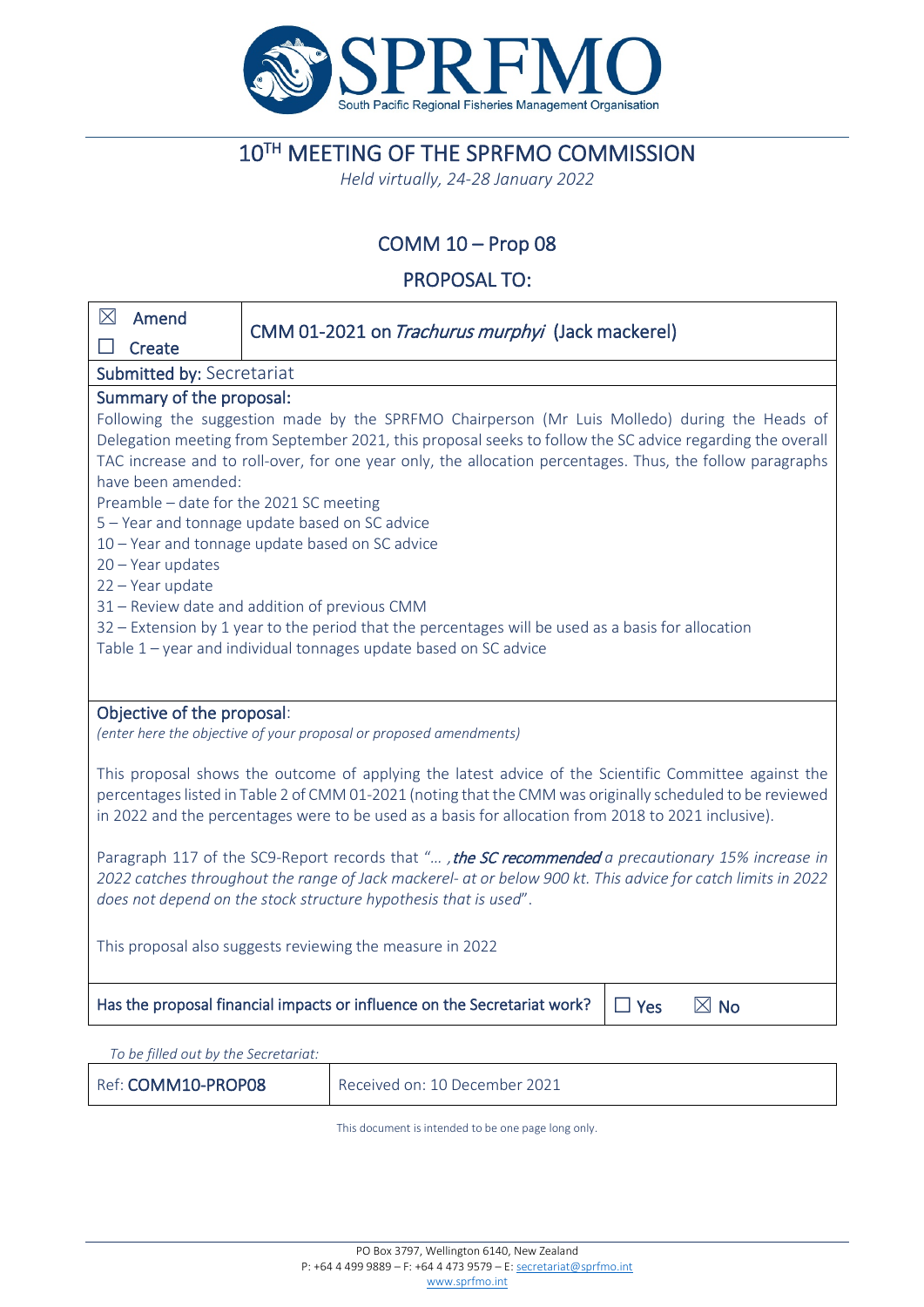

# CMM 01-2022

# Conservation and Management Measure for Trachurus murphyi

*(supersedes CMM 01-2021)*

#### The Commission of the South Pacific Regional Fisheries Management Organisation;

*NOTING* that the *Trachurus murphyi* stock remains at very low levels;

*CONCERNED* in particular with the low levels of the current biomass, historically high fishing mortality, the need to maintain low fishing mortality, and the high degree of associated uncertainties;

*TAKING INTO ACCOUNT* the outcomes of the stock assessment carried out on 27 September to 2 October 2021 and the advice of the Scientific Committee;

*BEARING IN MIND* the commitment to apply the precautionary approach and take decisions based on the best scientific and technical information available as set out in Article 3 of the Convention;

*RECOGNISING* that a primary function of the Commission is to adopt Conservation and Management Measures (CMMs) to achieve the objective of the Convention, including, as appropriate, CMMs for particular fish stocks;

*AFFIRMING* its commitment to rebuilding the stock of *Trachurus murphyi* and ensuring its long-term conservation and sustainable management in accordance with the objective of the Convention;

*RECOGNISING* the need for effective monitoring and control and surveillance of fishing for *Trachurus murphyi*  in the implementation of this measure pending the establishment of monitoring, control and surveillance measures pursuant to Article 27 of the Convention;

*NOTING* Article 4(1) regarding the need to ensure compatibility of conservation and management measures established for fishery resources that are identified as straddling areas under the national jurisdiction of a coastal State Contracting Party and the adjacent high seas of the Convention Area and acknowledge their duty to cooperate to this end;

*BEARING IN MIND*, the Findings and Recommendations of the Review Panel, from 5 June 2018, convened pursuant to Article 17 and Annex II of the Convention, in relation to the Objection by the Republic of Ecuador and their statements on possible ways forward in relation to that objection;

*RECALLING* Articles 4(2), 20(3), 20(4) and 21(2) of the Convention;

*RECALLING* also Article 21(1) of the Convention;

*ADOPTS* the following CMM in accordance with Articles 8 and 21 of the Convention:

## General Provisions

- 1. This CMM applies to fisheries for *Trachurus murphyi* undertaken by vessels flagged to Members and Cooperating Non-Contracting Parties (CNCPs) included on the Commission Record of Vessels (CMM 05-2021) in the Convention Area and, in accordance with Article 20(4)(a)(iii) and with the express consent of Chile and Ecuador, to fisheries for *Trachurus murphyi* undertaken by Chile and Ecuador in areas under their national jurisdiction.
- 2. Only fishing vessels duly authorised pursuant to Article 25 of the Convention and in accordance with CMM 05-2021 (Record of Vessels) that are flagged to Members and Cooperating Non-Contracting Parties (CNCPs) shall participate in the fishery for *Trachurus murphyi* in the Convention Area.
- 3. This CMM is not to be considered a precedent for future allocation decisions.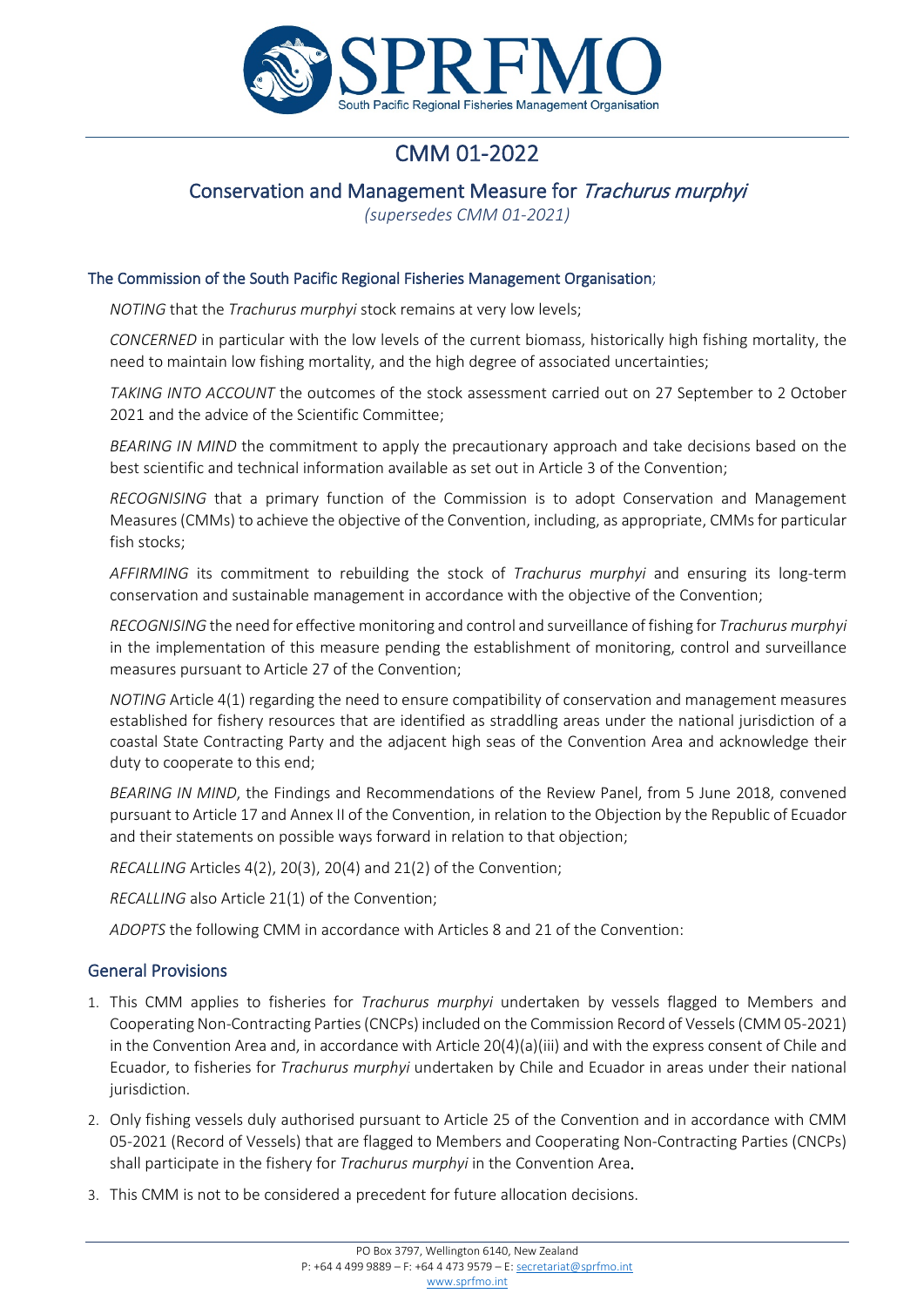

### Effort Management

4. Relevant Members and CNCPs shall limit the total gross tonnage  $(GT)^1$  of vessels flying their flag and participating in the fishing activities described in Article 1, (1)(g)(i) and (ii) of the Convention in respect of the *Trachurus murphyi* fisheries in the Convention Area to the total tonnage of their flagged vessels that were engaged in such fishing activities in 2007 or 2008 or 2009 in the Convention Area and as set out in Table 1 of CMM 1.01 (*Trachurus murphyi*; 2013). Such Members and CNCPs may substitute their vessels as long as the total level of GT for each Member and CNCP does not exceed the level recorded in that table.

## Catch Management

- 5. In 2022 the total catch of *Trachurus murphyi* in the area to which this CMM applies in accordance with paragraph 1 shall be limited to 817,943 tonnes. Members and CNCPs are to share in this total catch in the tonnages set out in Table 1 of this CMM.
- 6. Catches will be attributed to the flag State whose vessels have undertaken the fishing activities described in Article  $1 (1)(g)(i)$  and (ii) of the Convention.
- 7. In the event that a Member or CNCP reaches 70% of its catch limit set out in Table 1, the Executive Secretary shall inform that Member or CNCP of that fact, with a copy to all other Members and CNCPs. That Member or CNCP shall close the fishery for its flagged vessels when the total catch of its flagged vessels is equivalent to 100% of its catch limit. Such Member or CNCP shall notify promptly the Executive Secretary of the date of the closure.
- 8. The provisions of this CMM are without prejudice to the right of Members and CNCPs to adopt measures limiting vessels flying their flag and fishing for *Trachurus murphyi* in the Convention Area to catches less than the limits set out in Table 1. In any such case, Members and CNCPs shall notify the Executive Secretary of the measures, when practicable, within 1 month of adoption. Upon receipt, the Executive Secretary shall circulate such measures to all Members and CNCPs without delay.
- 9. By 31 December each year a Member or CNCP may transfer to another Member or CNCP all or part of its entitlement to catch up to the limit set out in Table 1, without prejudice to future agreements on the allocation of fishing opportunities, subject to the approval of the receiving Member or CNCP. When receiving fishing entitlement by transfer, a Member or CNCP may either allocate it domestically or endorse arrangements between owners participating in the transfer. Members and CNCPs receiving fishing entitlements by transfer who have consented to a total allowable catch that will apply throughout the range of the fishery resource under Art 20(4)(a)(iii) may pursue those entitlements in the Convention Area and in their areas under their national jurisdiction. Before the transferred fishing takes place, the transferring Member or CNCP shall notify the transfer to the Executive Secretary for circulation to Members and CNCPs without delay.
- 10. Members and CNCPs agree, having regard to the advice of the Scientific Committee, that catches of *Trachurus murphyi* in 2022 throughout the range of the stock should not exceed 900,000 tonnes.
- 11. The Executive Secretary shall inform Members and CNCPs when catches of *Trachurus murphyi* in the range of its distribution have reached 70% of the amount referred to in paragraph 10. The Executive Secretary shall notify Members and CNCPs when the amount referred to in paragraph 10 has been reached.

<span id="page-2-0"></span><sup>&</sup>lt;sup>1</sup> In the event that GT is not available, Members and CNCPs shall utilise Gross Registered Tonnage (GRT) for the purposes of this CMM.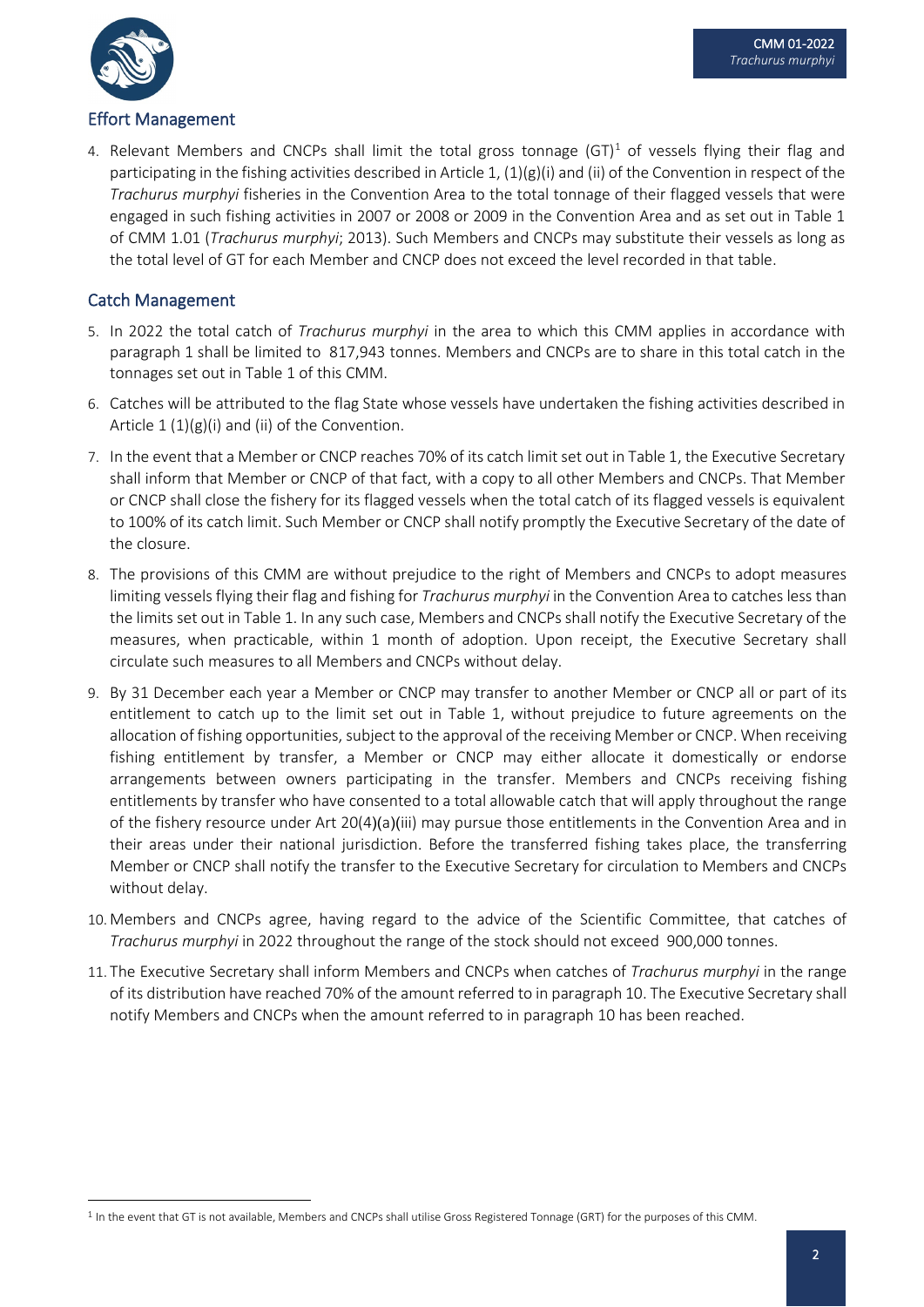

## Data Collection and Reporting

- 12. Members and CNCPs participating in the *Trachurus murphyi* fishery shall report in an electronic format the monthly catches of their flagged vessels to the Secretariat within 20 days of the end of the month, in accordance with CMM 02-2021 (Data Standards) and using templates prepared by the Secretariat and available on the SPRFMO website.
- 13. When total catches have reached 70% of the amount indicated in paragraph 10, Members and CNCPs agree to implement a 15-day reporting period:
	- a) for purposes of implementing this system, the calendar month shall be divided into 2 reporting periods, *viz*: day 1 to day 15 and day 16 to the end of the month;
	- b) once the 15-day reporting has been activated, Members and CNCPs shall report their catches within 10 days of the end of each period, excepting the first report, which shall be made within 20 days of the end of the period.
- 14. The Executive Secretary shall circulate monthly catches, aggregated by flag State, to all Members and CNCPs on a monthly basis. Once 15-day reporting has been activated the Executive Secretary shall circulate 15-day catches, aggregated by flag State, to all Members and CNCPs on a 15-day basis.
- 15. Except as described in paragraphs 12 and 13 above, each Member and CNCP participating in the *Trachurus murphyi* fishery shall collect, verify, and provide all required data to the Executive Secretary, in accordance with CMM 02-2021 (Data Standards) and the templates available on the SPRFMO website, including an annual catch report.
- 16. The Executive Secretary shall verify the annual catch reports submitted by Members and CNCPs against the submitted data (tow-by-tow in the case of trawlers, and set-by-set or trip-by-trip in the case of purse-seine fishing vessels). The Executive Secretary shall inform Members and CNCPs of the outcome of the verification exercise and any possible discrepancies encountered.
- 17. Members and CNCPs participating in the *Trachurus murphyi* fisheries shall implement a vessel monitoring system (VMS) in accordance with CMM 06-2020 (VMS) and other relevant CMMs adopted by the Commission.
- 18. Each Member and CNCP participating in the *Trachurus murphyi* fishery shall provide the Executive Secretary a list of vessels<sup>[2](#page-3-0)</sup> they have authorised to fish in the fishery in accordance with Article 25 of the Convention and CMM 05-2021 (Record of Vessels) and other relevant CMMs adopted by the Commission. They shall also notify the Executive Secretary of the vessels that are actively fishing or engaged in transhipment in the Convention Area within 20 days of the end of each month. The Executive Secretary shall maintain lists of the vessels so notified and will make them available on the SPRFMO website.
- 19. The Executive Secretary shall report annually to the Commission on the list of vessels having actively fished or been engaged in transhipment in the Convention Area during the previous year using data provided under CMM 02-2021 (Data Standards).
- 20. In order to facilitate the work of the Scientific Committee, Members and CNCPs shall provide their annual national reports, in accordance with the existing guidelines for such reports, in advance of the 2022 Scientific Committee meeting. Members and CNCPs shall also provide observer data for the 2022 fishing season to the Scientific Committee to the maximum extent possible. The reports shall be submitted to the Executive Secretary at least one month before the 2022 Scientific Committee meeting in order to ensure that the Scientific Committee has an adequate opportunity to consider the reports in its deliberations. Members should notify the Executive Secretary in the event they will not be submitting an annual report together with the reasons for not doing so.
- 21. In accordance with Article 24(2) of the Convention, all Members and CNCPs participating in the *Trachurus*

<span id="page-3-0"></span><sup>&</sup>lt;sup>2</sup> Fishing vessels as defined in Article  $1(1)(h)$  of the Convention.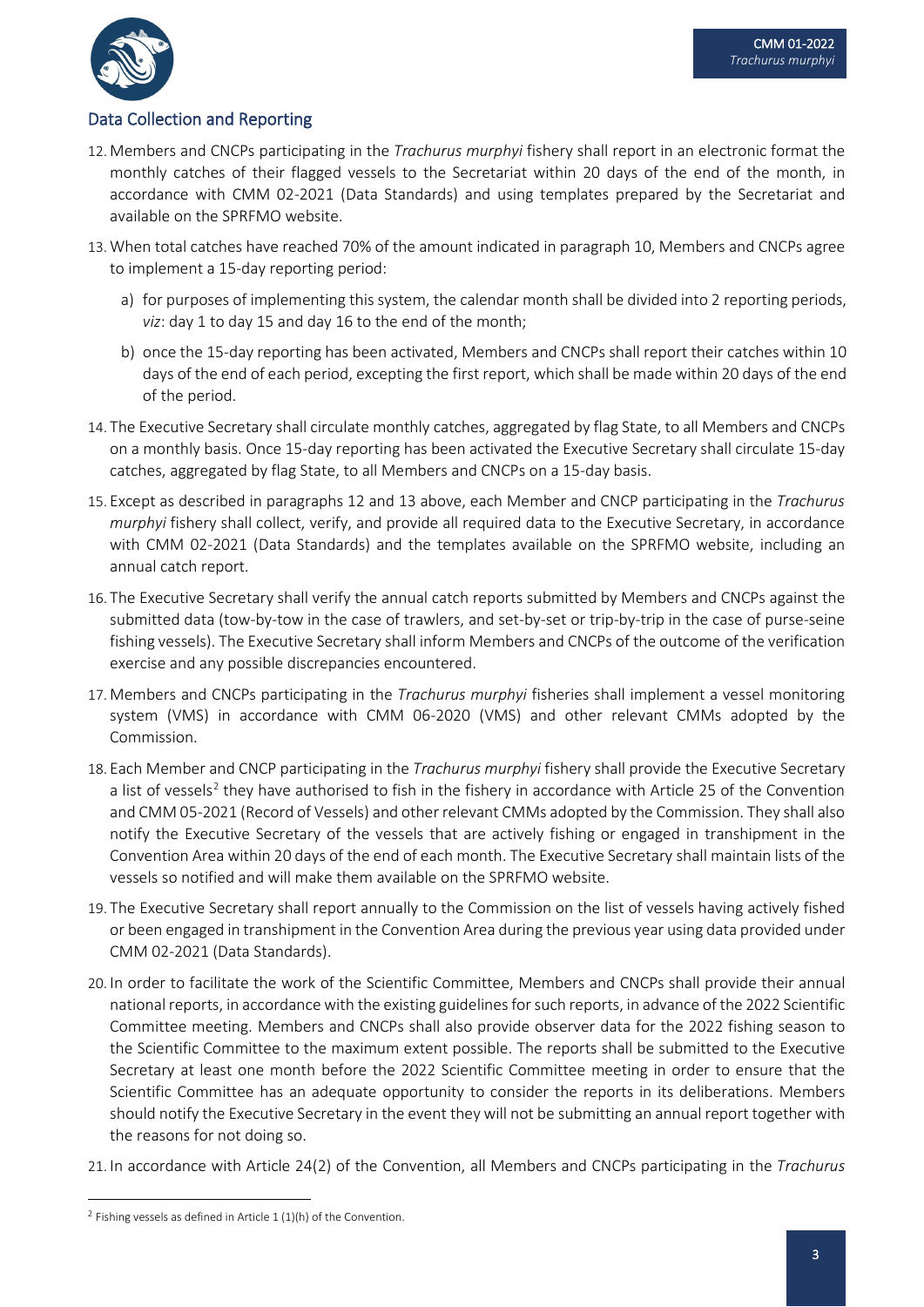

*murphyi* fishery shall provide a report describing their implementation of this CMM in accordance with the timelines specified in CMM 10-2020 (Compliance Monitoring Scheme). On the basis of submissions received the CTC shall develop a template to facilitate future reporting. The implementation reports will be made available on the SPRFMO website.

- 22. The information collected under paragraphs 11, 13 and 18, and any stock assessments and research in respect of *Trachurus murphyi* fisheries shall be submitted for review to the Scientific Committee. The Scientific Committee will conduct the necessary analysis and assessment, in accordance with its SC Multiannual workplan (2022) agreed by the Commission, in order to provide updated advice on stock status and recovery.
- 23. Contracting Parties and CNCPs, as port States, shall, subject to their national laws, facilitate access to their ports on a case-by-case basis to reefer vessels, supply vessels and vessels fishing for *Trachurus murphyi* in accordance with this CMM. Contracting Parties and CNCPs shall implement measures to verify catches of *Trachurus murphyi* caught in the Convention Area that are landed or transhipped in its ports. When taking such measures, a Contracting Party or CNCP shall not discriminate in form or fact against fishing, reefer or supply vessels of any Member or CNCP. Nothing in this paragraph shall prejudice the rights, jurisdiction and duties of these Contracting Parties and CNCPs under international law. In particular, nothing in this paragraph shall be construed to affect:
	- a) the sovereignty of Contracting Parties and CNCPs over their internal, archipelagic and territorial waters or their sovereign rights over their continental shelf and in their exclusive economic zone;
	- b) the exercise by Contracting Parties and CNCPs of their sovereignty over ports in their territory in accordance with international law, including their right to deny entry thereto as well as adopt more stringent port State measures than those provided for in this CMM and other relevant CMMs adopted by the Commission.
- 24.Until the Commission adopts an Observer Programme in accordance with Article 28 of the Convention, all Members and CNCPs participating in the *Trachurus murphyi* fishery shall ensure a minimum of 10% scientific observer coverage of trips for trawlers and purse seiners flying their flag and ensure that such observers collect and report data as described in CMM 02-2021 (Data Standards). In the case of the flagged vessels of a Member or CNCP undertaking no more than 2 trips in total, the 10% observer coverage shall be calculated by reference to active fishing days for trawlers and sets for purse seine vessels.

## Cooperation in Respect of Fisheries in Adjacent Areas Under National Jurisdiction

- 25. Members and CNCPs participating in *Trachurus murphyi* fisheries in areas under national jurisdiction adjacent to the area to which this CMM applies in accordance with paragraph 1, and Members and CNCPs participating in *Trachurus murphyi* fisheries in the area to which this CMM applies, shall cooperate in ensuring compatibility in the conservation and management of the fisheries. Members and CNCPs participating in *Trachurus murphyi* fisheries in areas under national jurisdiction adjacent to the area to which this CMM applies are invited to apply the measures set out in paragraphs 12-24, insofar as they are applicable, to vessels associated with the *Trachurus murphyi* fisheries in their areas under national jurisdiction. They are also requested to inform the Executive Secretary of the Conservation and Management Measures in effect for *Trachurus murphyi* in areas under their national jurisdiction.
- 26. Acknowledging the duty to cooperate to promote and ensure that CMMs established for the high seas and those adopted for areas under national jurisdiction are compatible, as required by Article 4 paragraph 2 and Article 8 (f) of the Convention, coastal State Contracting Parties participating in the *Trachurus murphyi* fishery in areas under national jurisdiction that have not given their express consent under Article 20 paragraph 4 (a) (ii), will undertake their utmost efforts to restrain from authorising catches that exceed the difference between the amount agreed in paragraph 10 of this CMM and the total catch allocated in paragraph 5 of this CMM.
- 27. Where, due to exceptional and unforeseen circumstances in the stock biomass in the inter-sessional period,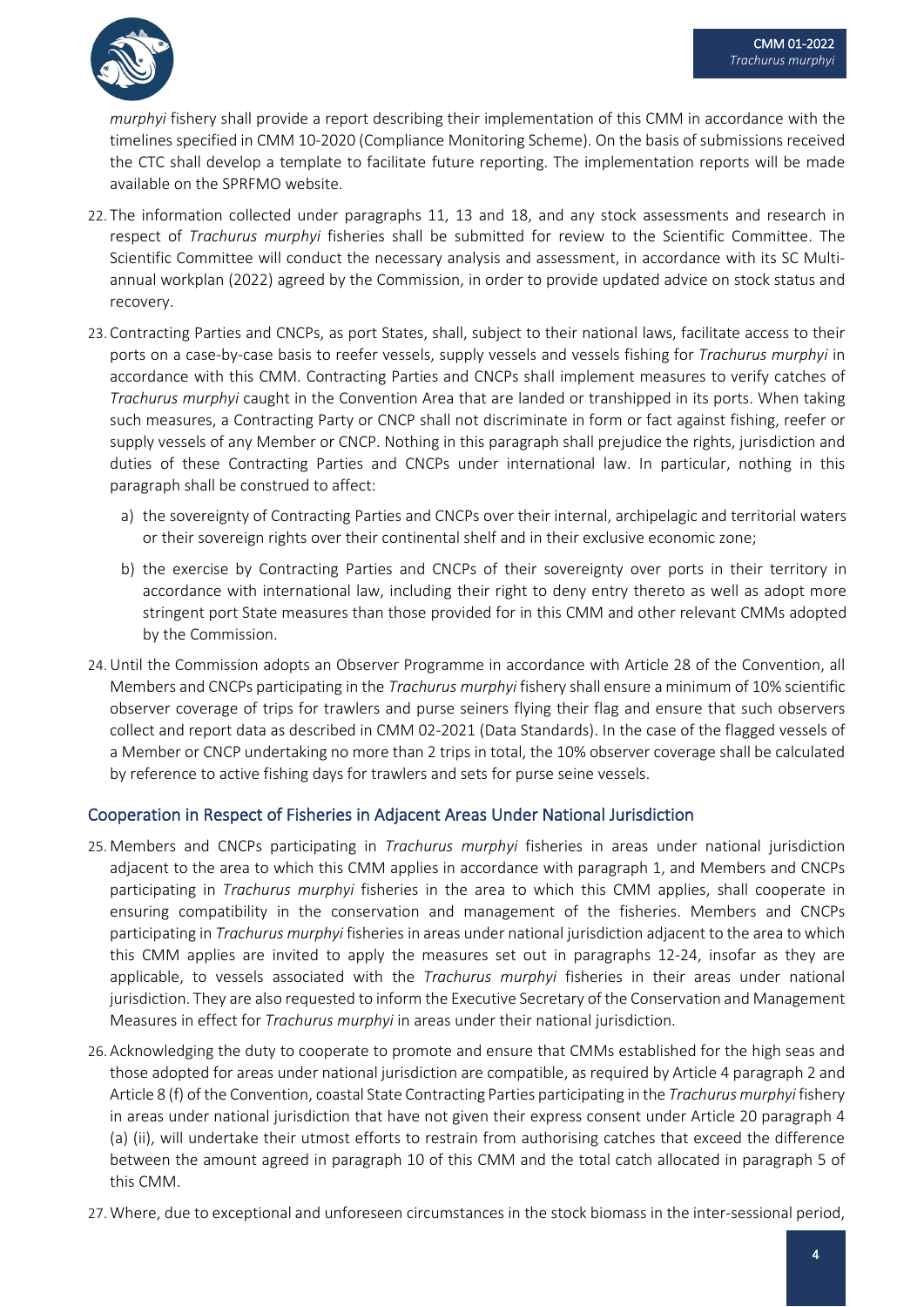

coastal States that have not given their express consent under Article 20 paragraph 4 (a) (ii) establish domestic measures concerning catches of *Trachurus murphyi* in areas under their national jurisdiction that may result in exceeding such difference as indicated in paragraph 26 above, they agree to:

- a) submit to the Secretariat, as a matter of urgency and no later than 15 days after their adoption, a report explaining to the Commission how the national measures concerning the *Trachurus murphyi* fishery in areas under their national jurisdiction are compatible with those adopted by the Commission, and how they have taken into account the requirements of Article 4 paragraph 2 (a), (b) and (c) of the Convention;
- b) report to the Secretariat any subsequent changes to the national measures, no later than 15 days after their adoption;
- c) cooperate in the coordination of the conservation measures they intend to apply with the Scientific Committee and the Commission to ensure that the intended measures do not undermine the effectiveness of the conservation and management measures adopted by the Commission.
- 28. At its next annual meeting, the Scientific Committee will assess the information received and provide advice to the Commission regarding the possible impact of the national measures adopted on the *Trachurus murphyi* fishery. The CTC will consider the information provided by the coastal State and whether the national measures it adopted are compatible with those established by the Commission and will advise the Commission accordingly. The Commission will consider measures to ensure compatible management, considering the advice of the Scientific Committee and the CTC.
- 29. In case any Member or CNCP considers that the information presented by the coastal State has not taken into account the requirements of Article 4, 2 (a), (b) and (c) of the Convention, it may request a special meeting of the Commission in accordance with Article 7 paragraphs 3 and 4 of the Convention and Regulation 3 of the SPRFMO Rules of Procedure, except that such special meeting may take place by electronic means, under the same quorum provided for by the Rules of Procedure for special meetings.

#### Special Requirements of Developing States

30. In recognition of the special requirements of developing States, in particular small island developing States and territories and possessions in the region, Members and CNCPs are urged to provide financial, scientific and technical assistance, where available, to enhance the ability of those developing States and territories and possessions to implement this CMM.

#### Review

- 31. This Measure shall be reviewed by the Commission in 2023. The review shall take into account the latest advice of the Scientific Committee and the CTC, and the extent to which this CMM, CMM 1.01 (*Trachurus murphyi*, 2013), CMM 2.01 (*Trachurus murphyi,* 2014), CMM 3.01 (*Trachurus murphyi*; 2015), CMM 4.01 (*Trachurus murphyi,* 2016), CMM 01-2017 (*Trachurus murphyi*), CMM 01-2018 (*Trachurus murphyi*), CMM 01-2019 (*Trachurus murphyi*), CMM 01-2020 (*Trachurus murphyi*) and CMM 01-2021 (*Trachurus murphyi*) as well as the Interim Measures for pelagic fisheries of 2007, as amended in 2009, 2011 and 2012, have been complied with.
- 32. Without prejudice to Members and CNCPs without an entitlement in Table 1 and the rights and obligations specified in Article 20(4)(c) and having regard to paragraph 10, the percentages included in Table 2 will be used by the Commission as a basis for the allocation of Member and CNCPs' catch limits from 2018 to 2022 inclusive.